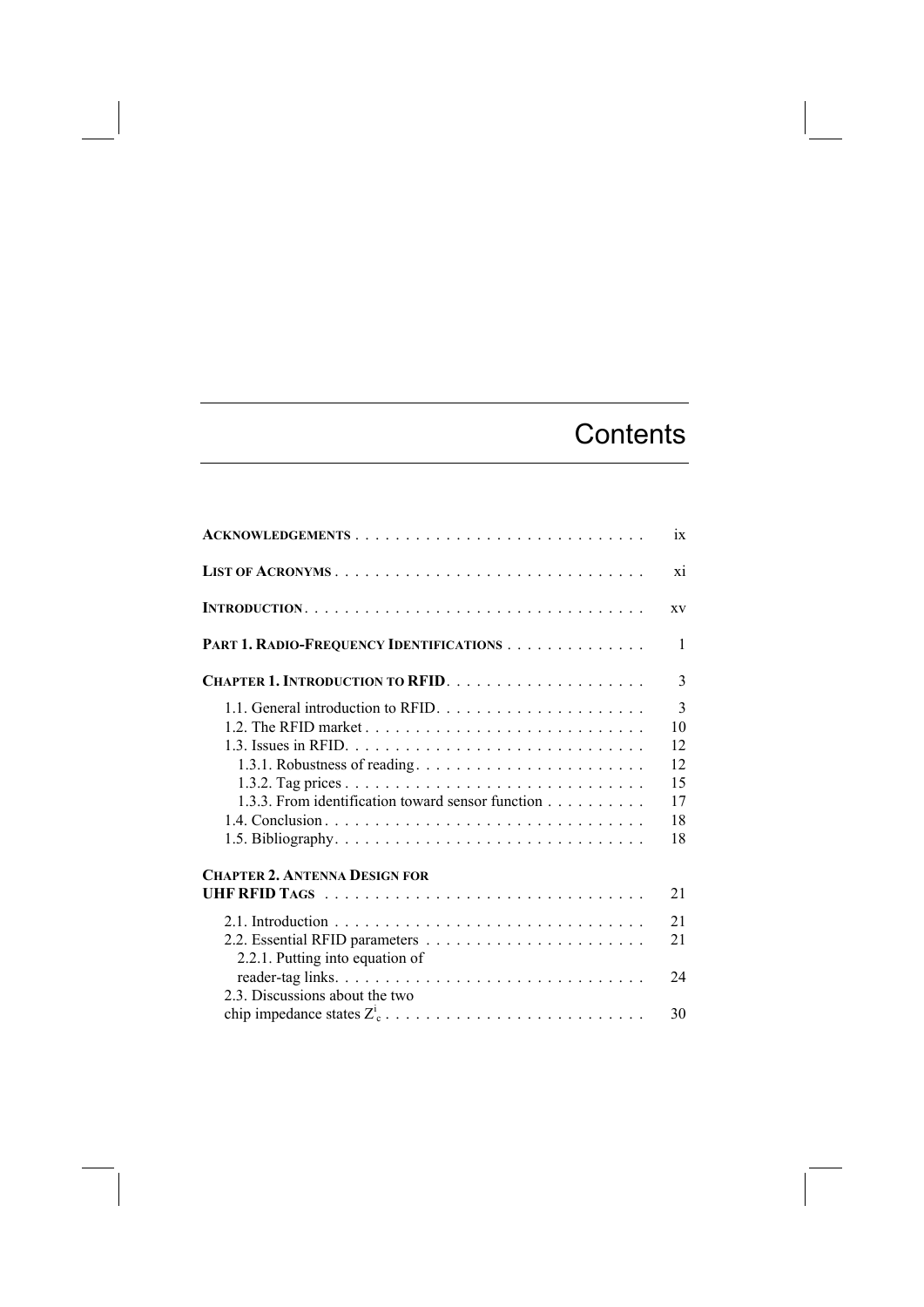| 2.4. Rules of design for RFID antennas:                                              |     |
|--------------------------------------------------------------------------------------|-----|
|                                                                                      | 33  |
| 2.4.1. Classic antenna design approach                                               |     |
|                                                                                      | 34  |
| 2.5. Robust RFID antenna design methodology.                                         | 41  |
|                                                                                      | 41  |
| 2.5.2. Description of principle applied                                              | 41  |
| 2.5.3. Principle of co-simulation $\ldots \ldots \ldots \ldots \ldots \ldots$        | 42  |
| 2.5.4. Taking into account of the                                                    |     |
|                                                                                      | 43  |
| 2.5.5. Use of the cosimulation principle                                             |     |
| in the optimization process. $\dots \dots \dots \dots \dots \dots \dots \dots \dots$ | 45  |
| 2.5.6. Generation of antenna forms                                                   | 47  |
| 2.5.7. Application of the automated                                                  |     |
| design tool via an example                                                           | 50  |
|                                                                                      | 56  |
|                                                                                      | 57  |
|                                                                                      |     |
| CHAPTER 3. NEW DEVELOPMENTS IN UHF RFID                                              | 61  |
|                                                                                      | 61  |
| 3.2. Wireless measurement technique                                                  |     |
|                                                                                      | 62  |
| 3.2.1. Characterization of RFID chips and                                            |     |
| measurement of the two impedance states.                                             | 64  |
| 3.2.2. Theoretical approach to input                                                 |     |
| impedance extraction from a small                                                    |     |
| antenna based on the use of an RFID chip.                                            | 68  |
|                                                                                      | 79  |
| 3.3.1. Taking into account of                                                        |     |
|                                                                                      | 85  |
|                                                                                      | 90  |
|                                                                                      | 92  |
|                                                                                      | 93  |
|                                                                                      | 97  |
| CHAPTER 4. INTRODUCTION TO CHIPLESS RFID                                             | 99  |
|                                                                                      | 99  |
| 4.2. Operating principle of chipless RFID                                            | 101 |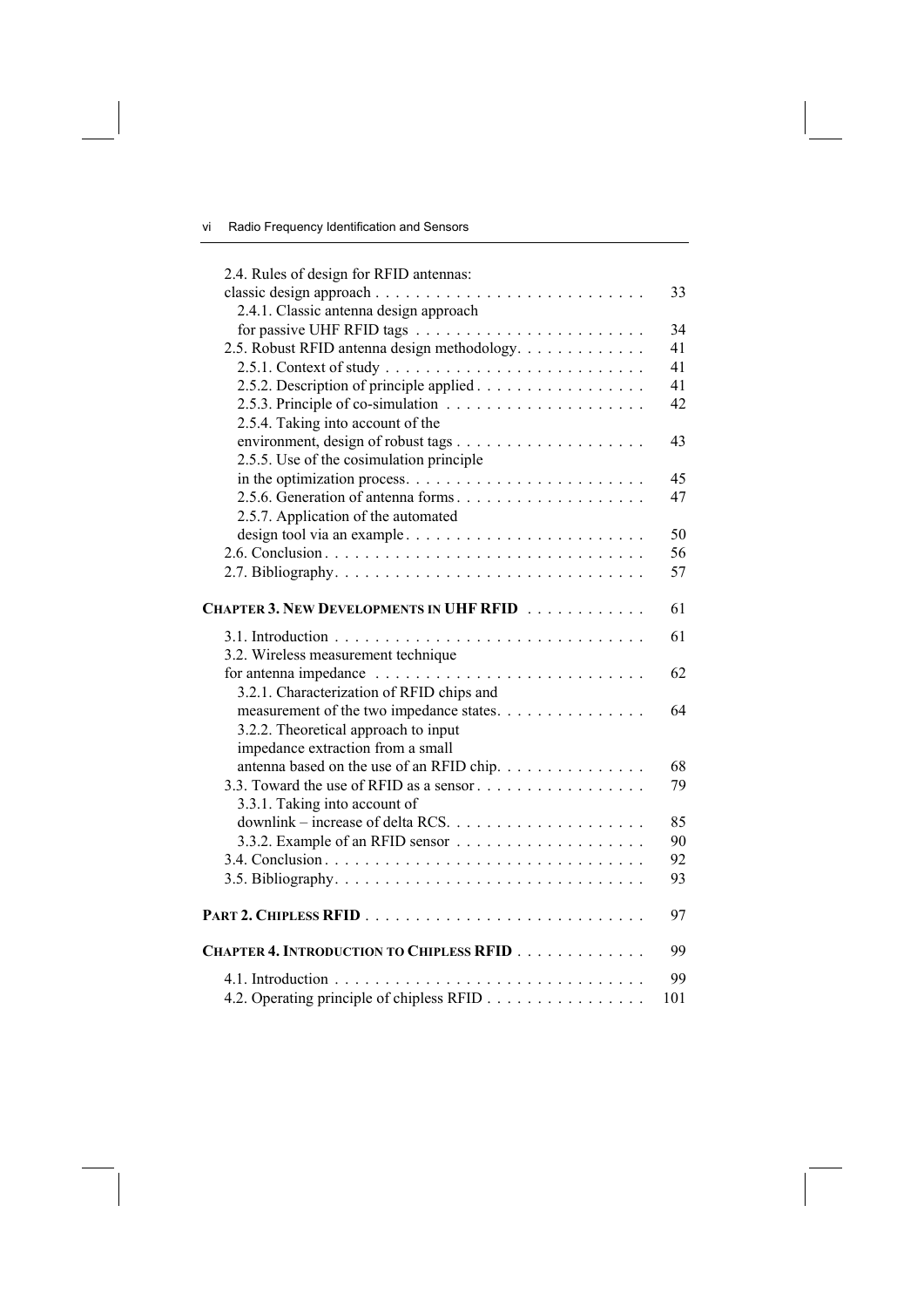| 4.2.1. Description of the principle      |     |
|------------------------------------------|-----|
|                                          | 104 |
|                                          | 108 |
|                                          | 112 |
|                                          | 112 |
| 4.3.2. Frequential tag and temporal      |     |
|                                          | 115 |
|                                          | 116 |
|                                          | 119 |
| 4.4.1. Different ideas to take into      |     |
|                                          | 120 |
|                                          | 123 |
|                                          | 124 |
| CHAPTER 5. DEVELOPMENT OF CHIPLESS RFID  | 127 |
|                                          |     |
|                                          | 127 |
| 5.2. Coding capacity and density         |     |
|                                          | 134 |
| 5.2.1. Performances of resonant patterns | 135 |
|                                          | 136 |
| 5.2.3. Transmission and reception        |     |
|                                          | 137 |
| 5.3. Improvement of the robustness of    |     |
|                                          | 139 |
| 5.3.1. REP approach (frequency domain)   | 142 |
|                                          | 153 |
| 5.4. Practical application of chipless   |     |
| RFID technology                          | 164 |
| 5.4.1. Design of chipless RFID tags      |     |
|                                          | 164 |
|                                          | 165 |
| 5.4.3. Production of a reader for        |     |
|                                          | 169 |
| 5.4.4. Chipless RFID at THz - the        |     |
|                                          | 174 |
|                                          | 178 |
|                                          | 180 |